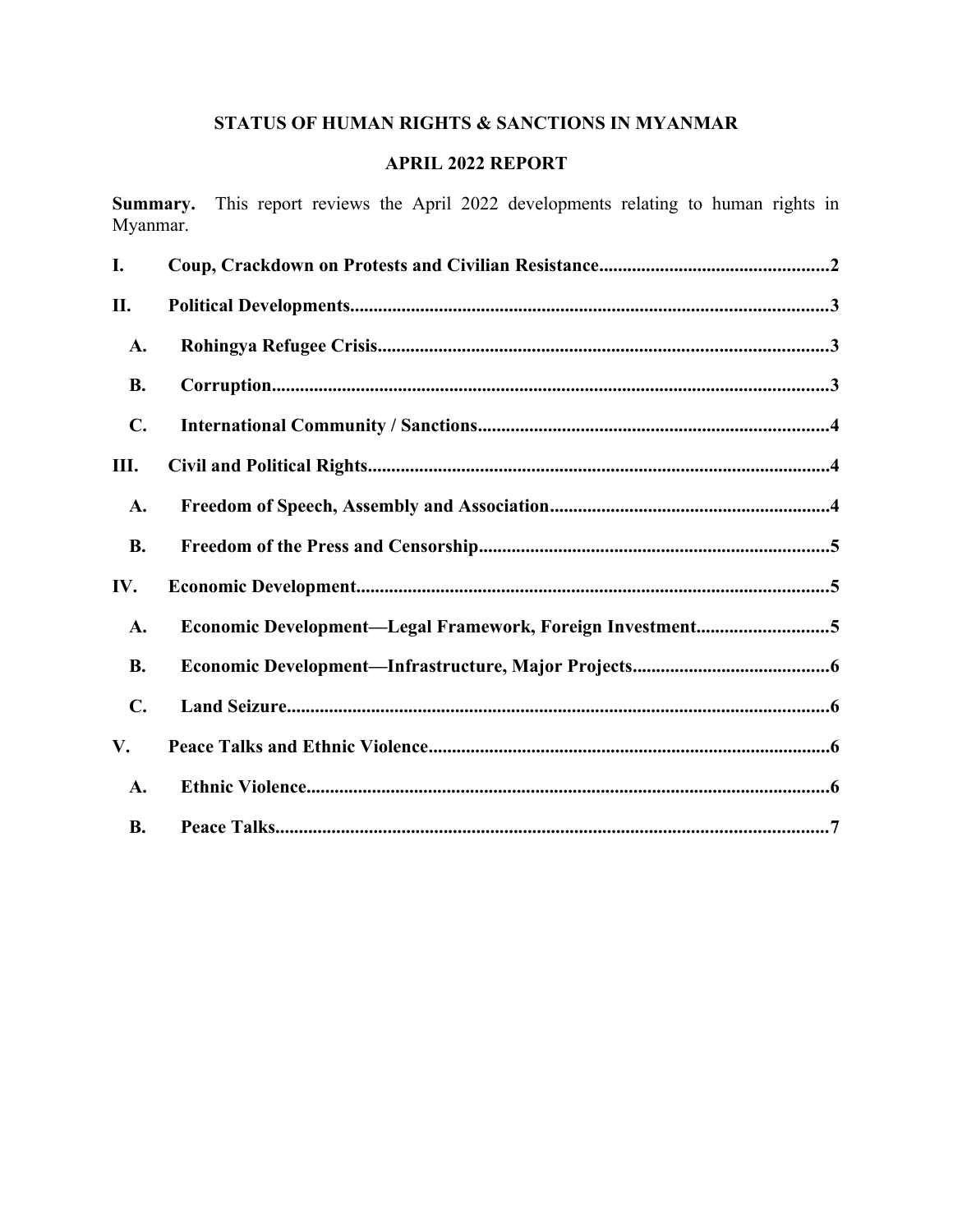#### <span id="page-1-0"></span>**I. Coup, Crackdown on Protests and Civilian Resistance**

The National Unity Government ("NUG") stated on April 16 that local resistance groups and ethnic groups now control 50% of the country.<sup>[1](#page-8-0)</sup> In response, on April 19, the military issued an "emergency alert" to all of its units to prepare its troops for continued resistance attacks.<sup>[2](#page-8-1)</sup> A military spokesperson also announced on April 27 that the military regime plans to arm and support members of the public who are supporters of the military (referred to as a "public security system") in order to counter resistance groups.<sup>[3](#page-8-2)</sup>

<span id="page-1-3"></span><span id="page-1-2"></span><span id="page-1-1"></span>The NUG has begun rewarding soldiers who defect and manage to destroy or steal military vehicles. The NUG promises that the defectors will receive the reward money on the same day and that such defectors will not be criminally prosecuted under the 1947 Public Property Protection Act.<sup>[4](#page-8-3)</sup> The largest reward is 1 billion kyats (approximately USD500,000) for anyone who steals a plane, helicopter or battleship from the military and hands it over to the resistance.<sup>[5](#page-8-4)</sup> Within the a week of the announcement, over two dozen inquiries were made with respect to the rewards.<sup>[6](#page-8-5)</sup>

<span id="page-1-6"></span><span id="page-1-5"></span><span id="page-1-4"></span>As more military officers defect, the country's military academy has been receiving far fewer applications for admission.<sup>[7](#page-8-6)</sup> The Defence Services Academy in Pyin Oo Lwin only received 22 applications last year, when it typically recruits at least 500 cadets annually.<sup>[8](#page-8-7)</sup>

<span id="page-1-9"></span><span id="page-1-8"></span><span id="page-1-7"></span>From April 10 to 16, around 300 troops raided villages along the Matupi-Paletwa Road.<sup>[9](#page-8-8)</sup> According to resistance groups, ten soldiers were killed and five were injured, while nearly 2,000 villagers have been displaced.[10](#page-8-9) From April 23-24, troops raided and destroyed nine villages in Wuntho Township, Sagaing Region.<sup>[11](#page-8-10)</sup> More than  $10,000$  residents have been displaced as a result of these raids.[12](#page-8-11) In late April, around 100 soldiers raided and torched 11 villages along the Muu River, causing more than 10,000 residents to flee and around 3,000 homes to be abandoned or destroyed.<sup>[13](#page-8-12)</sup>

<span id="page-1-12"></span><span id="page-1-11"></span><span id="page-1-10"></span>More than 30 soldiers were killed in two ambushes on April 18 in Pale Township, Sagaing Region.<sup>[14](#page-8-13)</sup> Around 20 troops were killed in Sagaing's Kalay Township on April 22.<sup>[15](#page-8-14)</sup>

<span id="page-1-15"></span><span id="page-1-14"></span><span id="page-1-13"></span>Nine young activists that are members of anti-regime protest groups were detained on April  $4^{16}$  $4^{16}$  $4^{16}$ 

<span id="page-1-16"></span>Troops drove a vehicle into a crowd of around 30 protestors in Yangon on April 20 and collided with a car carrying three women who were involved in the protest.<sup>[17](#page-8-16)</sup> Soldiers then detained the three women.<sup>[18](#page-8-17)</sup>

<span id="page-1-23"></span><span id="page-1-22"></span><span id="page-1-21"></span><span id="page-1-20"></span><span id="page-1-19"></span><span id="page-1-18"></span><span id="page-1-17"></span>Members of the public participated in a boycott of the New Year Thingyan Water Festival by staying at home.<sup>[19](#page-8-18)</sup> The military regime tried to show a sense of normalcy by building stages and having celebrities perform throughout the festival, as well as by urging hotel and bar owners to host parties.<sup>[20](#page-8-19)</sup> However, the streets were largely empty.<sup>[21](#page-8-20)</sup> Local people's defense forces issued public warnings against attending Thingyan celebrations, as there were plans for bomb attacks against such celebrations.<sup>[22](#page-8-21)</sup> On April 10, five sites in Bago were hit with bombs, including Thingyan festival stages, an administrative office and a gambling club.<sup>[23](#page-8-22)</sup> From April 13 to 17, there were at least 20 bomb attacks in Yangon that targeted places such as housing and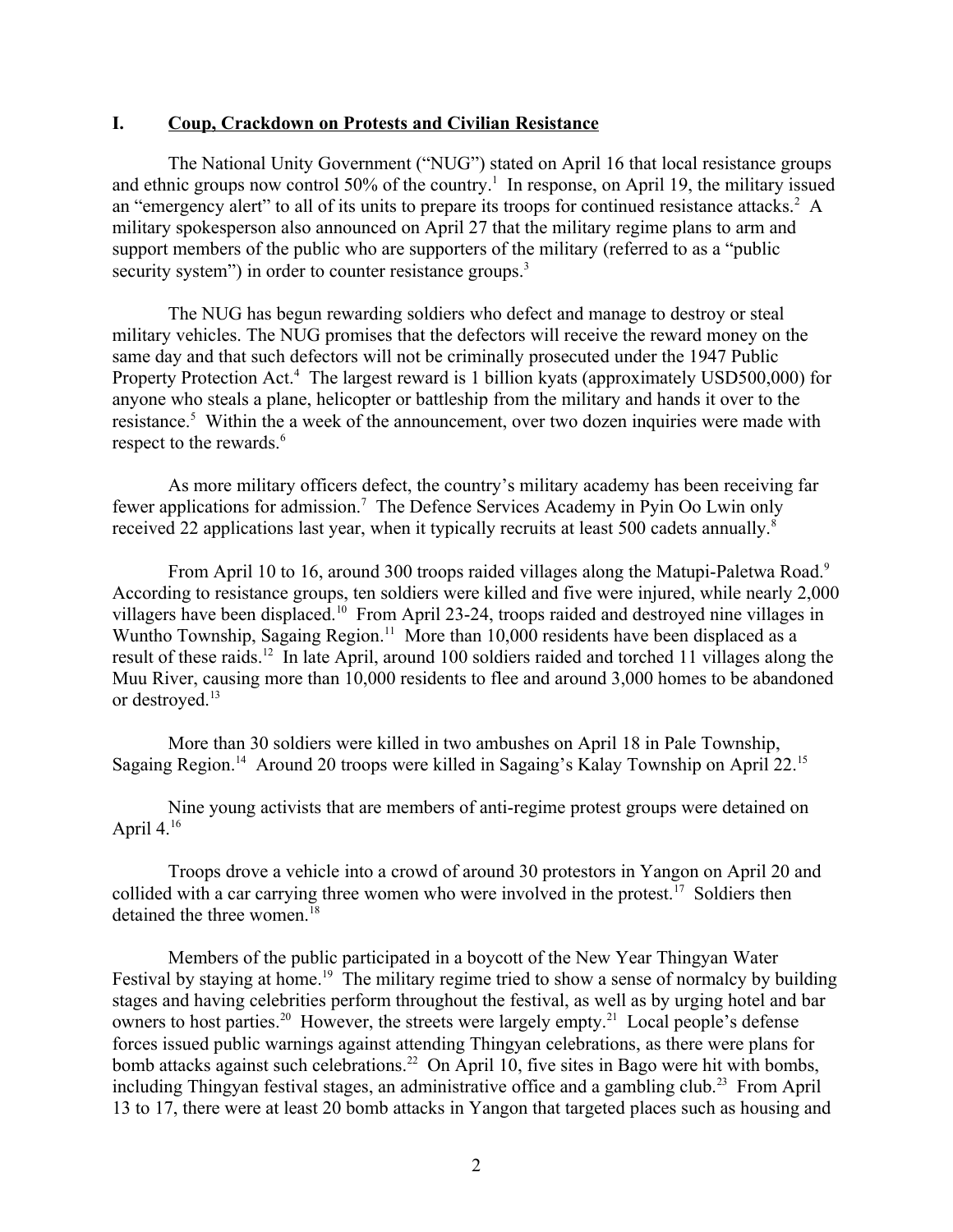bunkers for military personnel, bars and police stations.<sup>[24](#page-8-23)</sup> Thingyan stages were also targeted in Ayeyarwady Region.[25](#page-8-24)

<span id="page-2-4"></span>According to members of the Mandalay District National League for Democracy ("NLD"), military forces abducted and killed Soe Soe, the wife of the vice chairperson of the Mandalay NLD, during interrogations and left her body by the side of the road.<sup>[26](#page-8-25)</sup> Her husband, Ko Ko Lay, reportedly died of a cerebral ischemia after receiving the news of his wife's death.<sup>[27](#page-8-26)</sup> The military regime filed a sedition case against Ko Ko Lay after he joined anti-military rallies, and he and his wife had separately been in hiding ever since.<sup>[28](#page-8-27)</sup>

## **II. Political Developments**

### <span id="page-2-9"></span><span id="page-2-8"></span><span id="page-2-7"></span><span id="page-2-6"></span><span id="page-2-5"></span><span id="page-2-3"></span><span id="page-2-2"></span><span id="page-2-1"></span>**A. Rohingya Refugee Crisis**

In early May, Isobel Coleman, Deputy Administrator for the United States Agency for International Development, will travel to Bangladesh, Thailand, and Laos.<sup>[29](#page-8-28)</sup> While there, she plans to speak with ASEAN member countries regarding the ongoing humanitarian crises in the region, most notably the Rohingya refugee crisis.<sup>[30](#page-8-29)</sup> She has stated that she hopes to align the priorities of the various ASEAN member states to increase their efforts in assisting the numerous Rohingya refugees from Myanmar scattered throughout the region. [31](#page-8-30)

On April 20, six Rohingya refugees from Myanmar, including two children, were killed on a Malaysian highway while fleeing a riot at an immigration detention center in Malaysia.<sup>[32](#page-8-31)</sup> Malaysian authorities are still investigating the cause of the riot, but they reported that 582 Rohingya refugees had escaped from a detention camp and 362 had been rearrested.<sup>[33](#page-8-32)</sup> While Malaysia is the favored destination of many Rohingya refugees fleeing persecution in Myanmar or refugee camps in Bangladesh, Malaysia does not recognize refugee status, and so thousands of Rohingya refugees have been detained in crowded detention centers ostensibly in an effort to stop the spread of the coronavirus.<sup>[34](#page-8-33)</sup>

## <span id="page-2-14"></span><span id="page-2-13"></span><span id="page-2-12"></span><span id="page-2-11"></span><span id="page-2-10"></span><span id="page-2-0"></span>**B. Corruption**

A court found former State Counselor Aung San Suu Kyi guilty of a corruption charge on April 27 and sentenced her to five years in prison.<sup>[35](#page-8-34)</sup> Her total prison sentence is now 11 years. This charge was based on an allegation that Aung San Suu Kyi accepted a bribe of USD600,000 and 11.4kg of gold from a former chief minister of Yangon Region in exchange for favors for his business.<sup>[36](#page-8-35)</sup> The European Union criticized the five-year jail sentence, calling it "another step towards the dismantling of the rule of law and a further blatant violation of human rights in Myanmar and yet another major setback for democracy in Myanmar."<sup>[37](#page-8-36)</sup>

<span id="page-2-19"></span><span id="page-2-18"></span><span id="page-2-17"></span><span id="page-2-16"></span><span id="page-2-15"></span>The junta filed corruption charges against one of Myanmar's top tycoons, Chit Khine, his managing director and three ousted NLD government ministers for allegedly causing the loss of 15.9 billion kyats in state funds in the Tigyit power plant joint venture for the Electric Power Generation Enterprise under the then NLD-run Ministry of Electricity and Energy.<sup>[38](#page-8-37)</sup> Chit Khine is the chairman of the Eden Group of Companies, one of Myanmar's largest conglomerates, with interests in construction, hospitality and oil and gas among other sectors.<sup>[39](#page-8-38)</sup> He was arrested in Yangon upon his return from an overseas trip.<sup>[40](#page-8-39)</sup> Chit Khine also runs the Myanmar Apex Bank and Denko trading, which operates gas stations across Myanmar and an industrial oil storage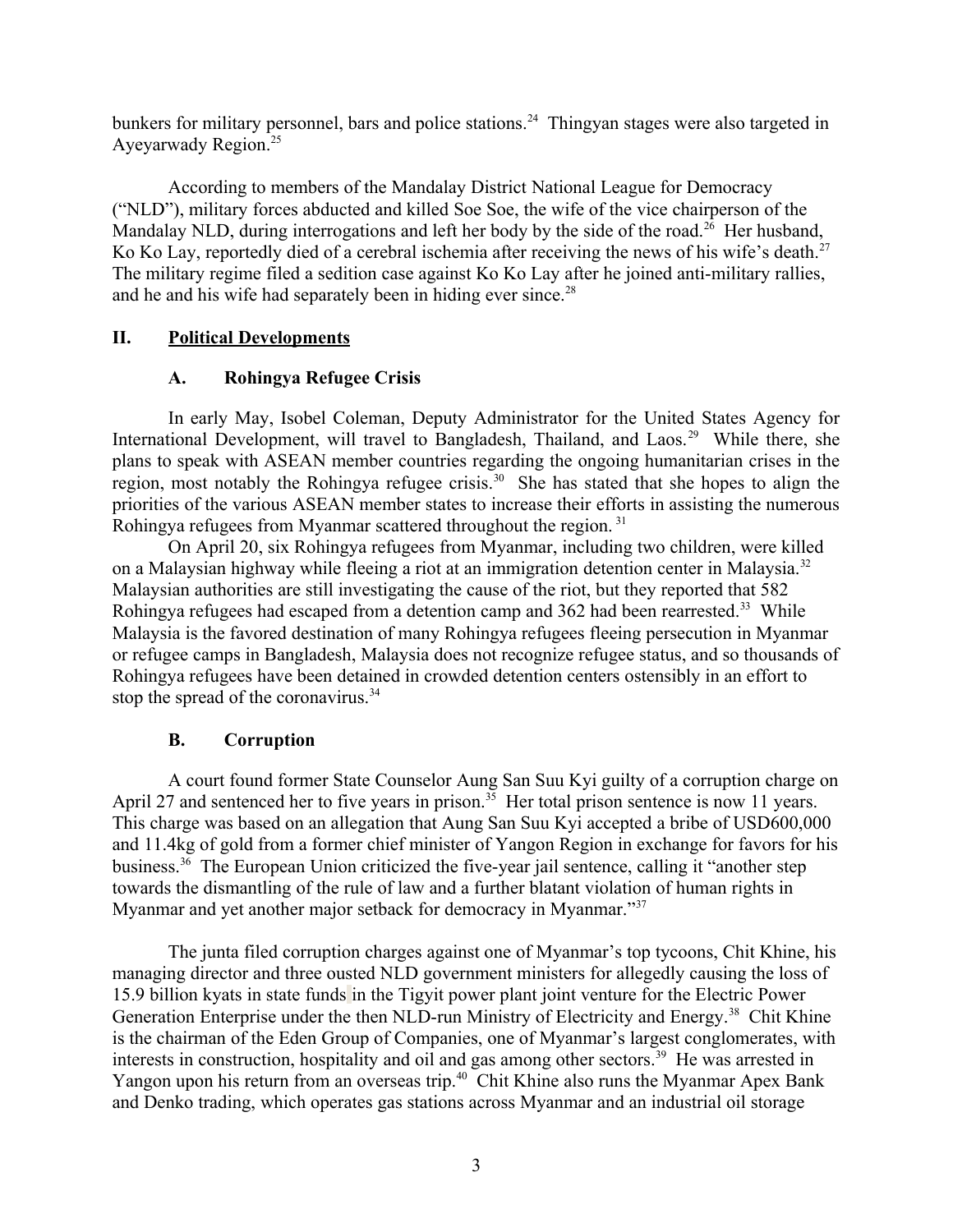facility in Yangon.<sup>[41](#page-8-40)</sup> Chit Khine also reportedly has a close relationship with detained leader Aung San Suu Kyi and the NLD.[42](#page-8-41) Charged together with Chit Khine are the former Minister for Natural Resources and Environmental Conservation Ohn Win, former Minister for Electricity and Energy Win Khaing and deputy minister Dr. Tun Naing, the former managing director of No. (1) Mining Enterprise Kyaw San, the ex-managing director of the Electric Power Generation Enterprise Than Naing Oo, and the Eden Group's managing director Win Min Khine.<sup>[43](#page-8-42)</sup> All of them face potential maximum prison sentences of 15 years.<sup>[44](#page-8-43)</sup>

## <span id="page-3-8"></span><span id="page-3-7"></span><span id="page-3-6"></span><span id="page-3-5"></span><span id="page-3-4"></span><span id="page-3-3"></span><span id="page-3-2"></span>**C. International Community / Sanctions**

In its annual report on human rights, the U.S. State Department found that there were credible reports that Myanmar security forces had committed human rights abuses, including torture and extra-judicial killings.<sup>[45](#page-8-44)</sup> The military junta denounced the report and complained to the U.S. government, calling the report's findings "merely a propaganda tool."[46](#page-8-45)

U.S. President Joe Biden will host ASEAN leaders except for Myanmar junta leader Senior General Min Aung Hlaing at a summit in mid-May.[47](#page-8-46) The Myanmar junta is barred from attending the summit in accordance with ASEAN's policy, because Myanmar has failed to make progress on ASEAN's peace plan and the junta continues to escalate violence against Myanmar citizens.[48](#page-8-47)

<span id="page-3-10"></span><span id="page-3-9"></span>The U.S. House of Representatives passed the BURMA Act, which authorizes \$450 million in humanitarian aid over five years, expands sanctions authorizations and creates a coordinator position to oversee the U.S. policy on Myanmar.<sup>[49](#page-8-48)</sup> The BURMA Act is under consideration by the U.S. Senate.<sup>[50](#page-9-0)</sup>

<span id="page-3-12"></span><span id="page-3-11"></span>In mid-April, United Nations Special Envoy Noeleen Heyzer held meetings with representatives of Myanmar civil society organizations, during which the organizations raised several concerns regarding the human rights and humanitarian crises in Myanmar.<sup>[51](#page-9-1)</sup>

Human rights organizations Human Rights Watch and Progressive Voice have denounced a meeting between Australia's outgoing ambassador to Myanmar and the junta chief, slamming the Australian ambassador's actions as lending credibility to the junta regime.<sup>[52](#page-9-2)</sup> Australia's foreign affairs department clarified that it does not consider the meeting as legitimizing the junta regime and that the ambassador used the meeting to reiterate calls for Myanmar to cease violence and release detainees.<sup>[53](#page-9-3)</sup>

## **III. Civil and Political Rights**

### <span id="page-3-19"></span><span id="page-3-18"></span><span id="page-3-17"></span><span id="page-3-16"></span><span id="page-3-15"></span><span id="page-3-14"></span><span id="page-3-13"></span><span id="page-3-1"></span><span id="page-3-0"></span>**A. Freedom of Speech, Assembly and Association**

Myanmar's regime handed down long prison sentences to seven women for allegedly donating cash to displaced people and people's defense forces.<sup>[54](#page-9-4)</sup> The women, who allegedly donated money via the mobile wallet platform KBZ Pay, were charged with funding terrorism under the Counter-Terrorism Law.<sup>[55](#page-9-5)</sup> Hsan Hsan Su, a striking teacher from Kanbalu Township in Sagaing Region was sentenced to 10 years in prison.<sup>[56](#page-9-6)</sup> Three women from Thandwe in Rakhine State were given 10-year sentences.[57](#page-9-7) Hsaung Hnin Phyu from Yebyu Township in Tanintharyi Region was given 10 years with labor for allegedly donating 13,500 kyats to a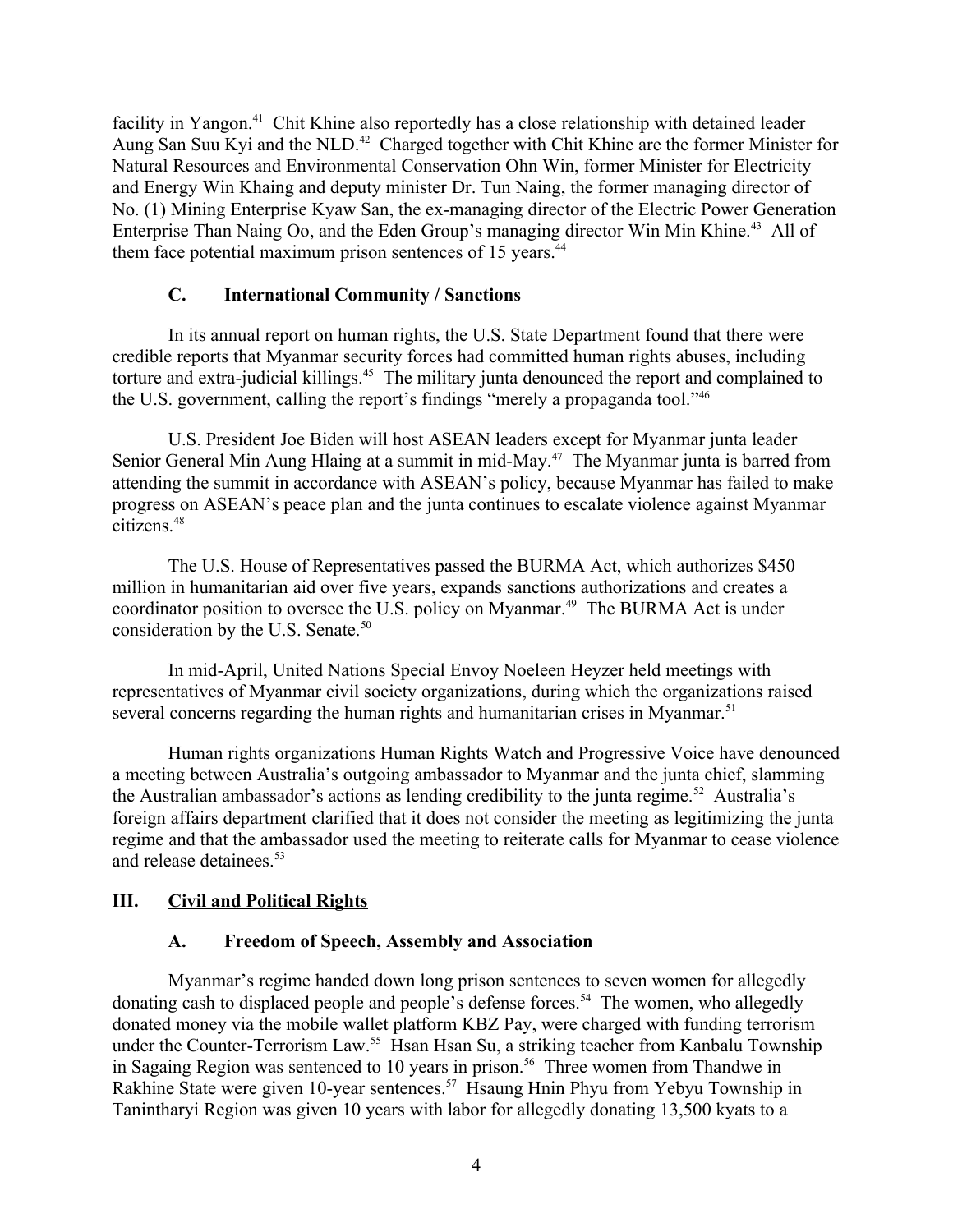resistance group and two university students from Dawei in Tanintharyi Region were given seven years in prison with labor for donating 5,000 kyats each to displaced people, according to the Dawei Political Prisoners' Network.<sup>[58](#page-9-8)</sup>

<span id="page-4-4"></span>Around 100 political prisoners jailed in Sagaing Region's Monywa Prison were transferred in early April to other prisons.<sup>[59](#page-9-9)</sup> A local resident said he saw prison authorities put up barricades across the roads to Monywa Prison, as the political detainees were reportedly transferred to Obo Prison and Myingyan Prison, both in Mandalay Region.<sup>[60](#page-9-10)</sup> The transfer followed a fatal crackdown on an anti-regime protest in Monywa Prison on April 3, during which at least one inmate was killed and five others injured.<sup>[61](#page-9-11)</sup> On April 3, political prisoners and other detainees in Monywa Prison staged a loud protest against human rights violations and torture.<sup>[62](#page-9-12)</sup> Monywa's jail holds nearly 1,000 inmates, most of whom are political detainees.<sup>[63](#page-9-13)</sup> Prominent protest leader Wai Moe Naing and ousted Sagaing Region Chief Minister Dr. Myint Naing are both being held at Monywa.<sup>[64](#page-9-14)</sup>

Political prisoners were not included in the 1,619 prisoners released by the junta to mark the Buddhist New Year<sup>[65](#page-9-15)</sup>

## <span id="page-4-10"></span><span id="page-4-9"></span><span id="page-4-8"></span><span id="page-4-7"></span><span id="page-4-6"></span><span id="page-4-5"></span><span id="page-4-3"></span>**B. Freedom of the Press and Censorship**

<span id="page-4-11"></span>There have been no material updates since the prior report.

## **IV. Economic Development**

## <span id="page-4-12"></span><span id="page-4-2"></span><span id="page-4-1"></span>**A. Economic Development—Legal Framework, Foreign Investment**

Myanmar's military administration is moving to tighten control over movements of foreign currency.[66](#page-9-16) In a notification published in state media, the Central Bank of Myanmar ordered banks and other holders of foreign currency to convert their deposits into the local kyat currency. According to the notification, foreign currency earned by locals in Myanmar must be deposited in accounts at licensed banks and exchanged for kyat within one working day. The central bank said that absent a special exemption, transfers of foreign currency abroad can only be carried out via licensed Foreign Exchange Trading banks. Myanmar's military government exempted most overseas nationals and entities from compulsory conversion of foreign currencies after international push back.[67](#page-9-17) Businesses in the nation's three special economic zones are exempted from the order. The waiver will also apply to diplomats and their families, foreigners working for embassies, the United Nations and other development agencies and international civil society groups.

<span id="page-4-13"></span>More than 500 civil and political organizations have warned China of possible attacks on its investments in Myanmar if Beijing maintains its ties with the military regime.<sup>[68](#page-9-18)</sup> In their open letter to Chinese President Xi Jinping, 558 civil society organizations, groups representing striking staff, academics, political parties, labor unions and parliamentarians said they feared Chinese investment would be targeted by resistance forces.

## <span id="page-4-14"></span><span id="page-4-0"></span>**B. Economic Development—Infrastructure, Major Projects**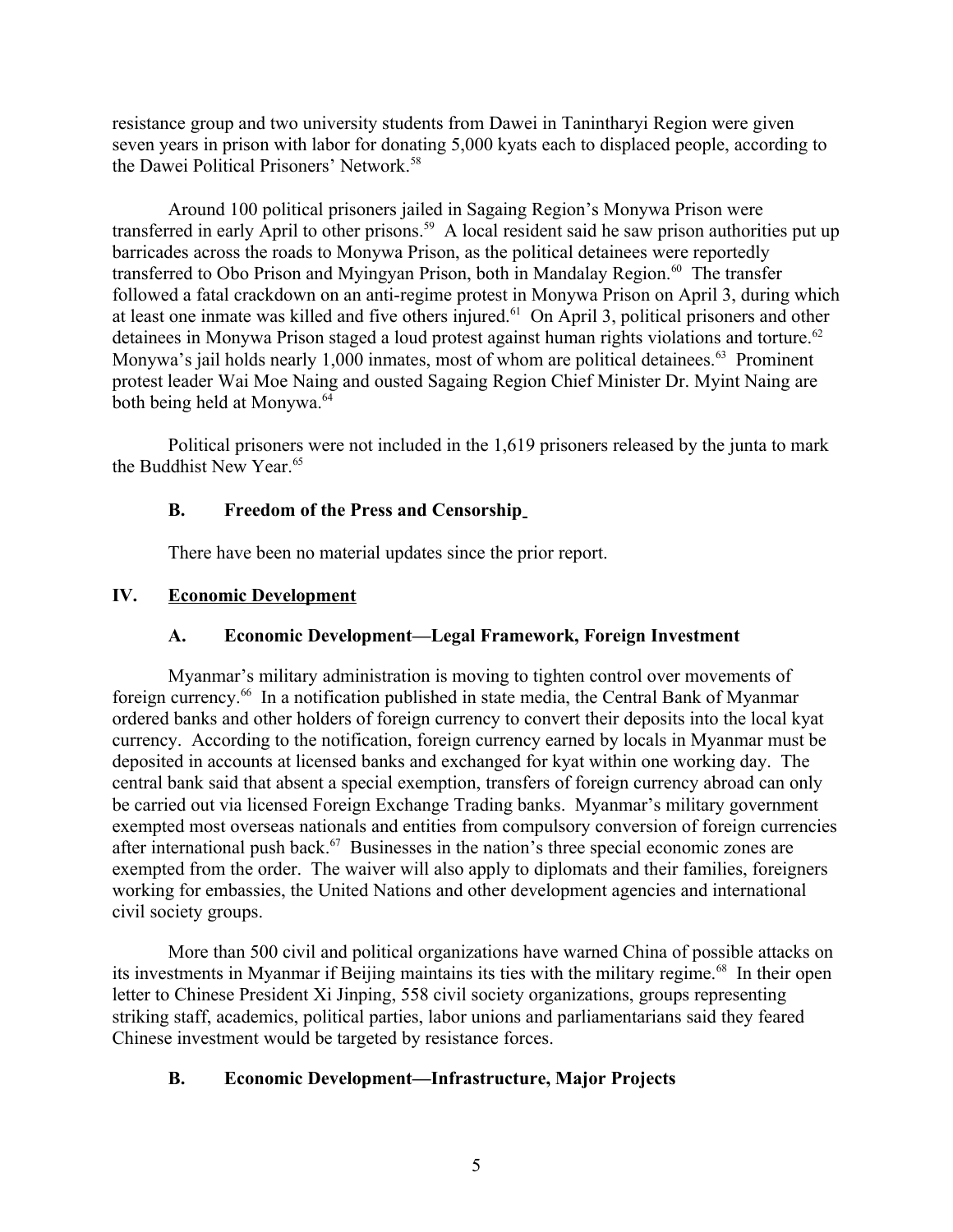On April 29, Thailand's oil and gas conglomerate PTTEP and Malaysia's Petronas announced that they will withdraw from the Yetagun gas project in Myanmar.<sup>[69](#page-9-19)</sup> Petronas subsidiary Carigali holds a roughly 41% stake in the Yetagun project while PTTEP has a 19.31% share.<sup>[70](#page-9-20)</sup> On May 2, Japanese energy conglomerate ENEOS Holdings said it will also withdraw from the gas project.[71](#page-9-21) Japan's Nippon Oil and Gas Exploration and Myanmar's junta-linked Myanmar Oil and Gas Enterprise hold the remaining stakes in the project.<sup>[72](#page-9-22)</sup>

## <span id="page-5-6"></span><span id="page-5-5"></span><span id="page-5-4"></span><span id="page-5-3"></span><span id="page-5-2"></span>**C. Land Seizure**

More than 547 houses and other properties belonging to alleged anti-regime activists have been seized by the junta since the coup began in February 2021.<sup>[73](#page-9-23)</sup> Controversially, activists' property has been seized prior to guilty verdicts being issued in court, and the property of activists' relatives has also been targeted.<sup>[74](#page-9-24)</sup>

### **V. Peace Talks and Ethnic Violence**

### <span id="page-5-10"></span><span id="page-5-9"></span><span id="page-5-8"></span><span id="page-5-7"></span><span id="page-5-1"></span><span id="page-5-0"></span>**A. Ethnic Violence**

Intensified armed clashes continued in southeastern Myanmar with incidents reported in Hpapun, Kawkareik, Myawaddy and Kyainseikgyi Townships in Kayin State, Kyaikhto Township in Mon State and Shwegyin Township in Bago Region.[75](#page-9-25) In Myawaddy Township, some 1,700 internally displaced persons ("IDPs") have arrived in Tak border villages after fleeing clashes which began at the end of March. [76](#page-9-26) In Kayin State, while some 1,500 IDPs have returned to their place of origin in Kawkareik Township, clashes have intensified in southern Kawkareik, resulting in new displacements.<sup>[77](#page-9-27)</sup> Clashes also increased in Kayin, Mon and Kaya States and in Tanintharyi Region, with reports of the killing of civilians during airstrikes and shelling.<sup>[78](#page-9-28)</sup> In Palaw Township, Tanintharyi Region, some 1,000 IDPs living in displacements sites are reportedly in urgent need of food assistance.<sup>[79](#page-9-29)</sup>

<span id="page-5-13"></span><span id="page-5-12"></span><span id="page-5-11"></span>In northwestern Myanmar, armed clashes also continue to displace families.  $80$  The number of IDPs crossed the 300,000 mark in early April.<sup>[81](#page-9-31)</sup> In Chin State, around 1,500 new displacements were reported in Kanpetlet Township.<sup>[82](#page-9-32)</sup> Displacement numbers are expected to further increase as security operations and armed clashes continue.<sup>[83](#page-9-33)</sup>

<span id="page-5-17"></span><span id="page-5-16"></span><span id="page-5-15"></span><span id="page-5-14"></span>In Kachin and Shan States, the security situation remained tense and fighting continued in multiple townships. In urban areas such as Hpakant and Myitkyina, explosive devices continue to feature heavily in armed conflict incidents, while in more rural areas, such as Mohnyin, Mansi, Putao and Waingmaw, the use of artillery and airstrikes have continued.<sup>[84](#page-9-34)</sup>

<span id="page-5-18"></span>The Tatmadaw restarted attacks in the Kokang region of northern Shan State on March 31 after nearly a month-long break. Although talks were held between the Myanmar Army and the Myanmar National Democratic Alliance Army ("MNDAA") in December, the agenda and results of the meeting were not disclosed, and both ground and air attacks by the junta's forces began again. [85](#page-9-35)

<span id="page-5-20"></span><span id="page-5-19"></span>The Chinland Defense Force ("CDF") claimed that they killed 16 junta solders near Chanpyan Village in Matupi on April 1.<sup>[86](#page-9-36)</sup> On April 6, junta soldiers tasked with providing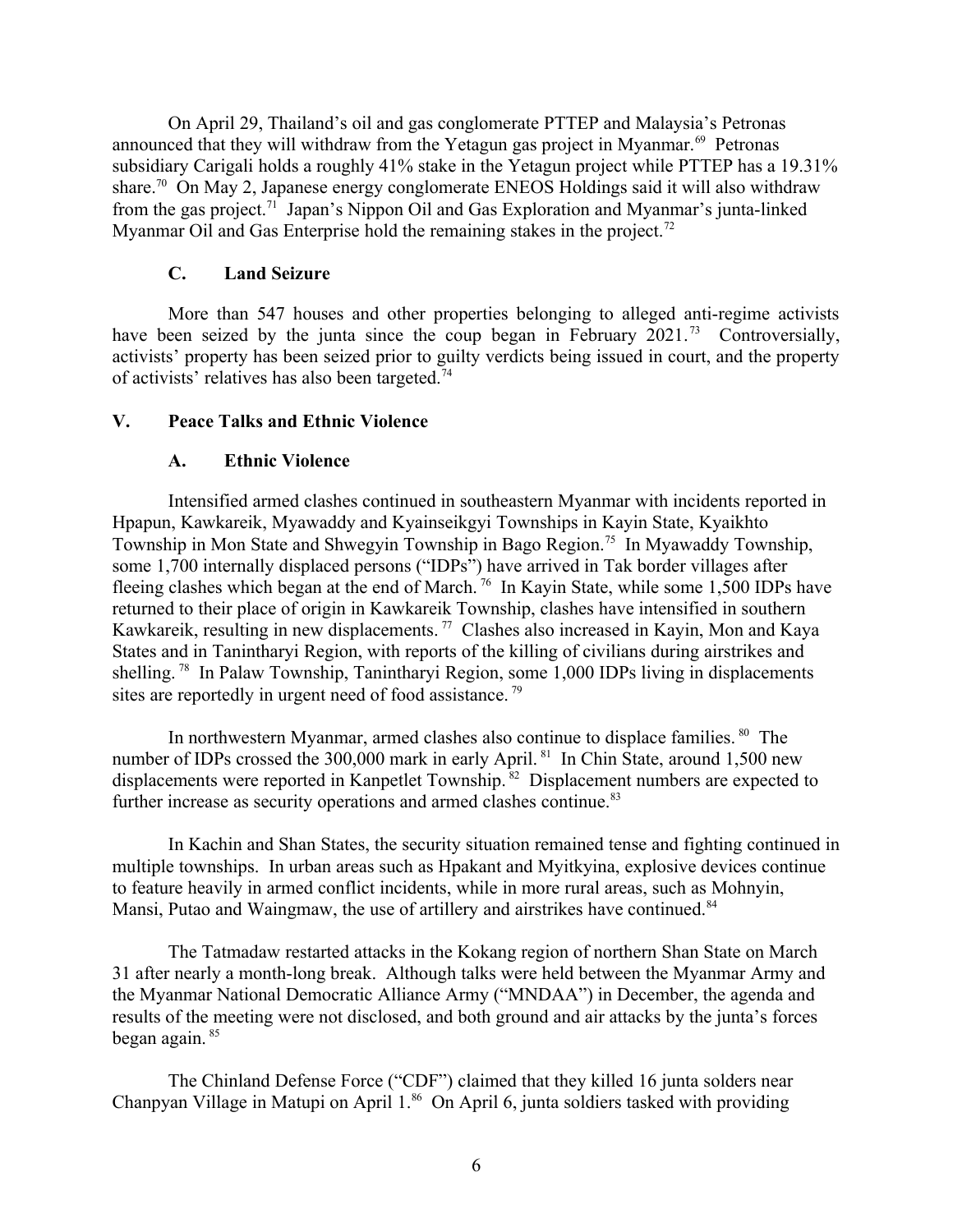<span id="page-6-2"></span><span id="page-6-1"></span>security for a junta convoy advancing to Chin State's Matupi torched a hillside village called Ram Tein.<sup>[87](#page-9-37)</sup> Residents of Ram Tein and neighboring villages have fled into the forests for fear of junta raids.[88](#page-9-38) On April 8, the CDF claimed they killed five Myanmar junta soldiers in a clash 15 miles from Matupi Township in Chin State.<sup>[89](#page-9-39)</sup> Several soldiers were also injured in the clash.<sup>[90](#page-9-40)</sup> By mid-April, nearly 2,000 villagers in Chin State have been displaced by fighting between junta troops and the CDF.[91](#page-9-41) Military regime forces raided villages along the Matupi-Paletwa Road between April 10 and 16 after the CDF ambushed junta reinforcements traveling the road.<sup>[92](#page-9-42)</sup> The resistance group said ten regime soldiers were killed and five others injured during the clashes, which also left a resistance fighter wounded.<sup>[93](#page-9-43)</sup> Residents from villages along the Matupi-Paletwa Road have fled into the hills for fear of retaliation and are in need of humanitarian supplies.<sup>[94](#page-9-44)</sup> However, local aid groups are struggling to assist them, as regime forces are blocking the routes into the hills. <sup>[95](#page-9-45)</sup>

<span id="page-6-9"></span><span id="page-6-8"></span><span id="page-6-7"></span><span id="page-6-6"></span><span id="page-6-5"></span><span id="page-6-4"></span><span id="page-6-3"></span>Also in mid-April, Kayin rebels used heavy artillery to resist a push by Myanmar junta forces to take Lay Kay Kaw, Kayin State, which was established as symbol of peace in 2017 through a partnership between Japan's Nippon Foundation, the Myanmar government and the Karen National Union ("KNU") to house ethnic Kayin refugees returning home after decades of fighting between the military and armed ethnic groups.<sup>[96](#page-9-46)</sup> However, in recent months, Lay Kay Kaw has been the site of fierce fighting among the junta troops and their opponents.  $97$  More than 10,000 villagers have been displaced since clashes first broke out in the area in December 2021.<sup>[98](#page-9-48)</sup> Myanmar soldiers launched airstrikes on Karen National Liberation Army and People's Defense Force fighters in Lay Kay Kaw on April 10, suffering a loss of about 20 soldiers and a captured captain, according to the KNU.<sup>[99](#page-9-49)</sup> The airstrikes damaged about 30 houses and a school in the town.  $100$ 

<span id="page-6-13"></span><span id="page-6-11"></span><span id="page-6-10"></span>Around 300 troops from the Democratic Karen Benevolent Army defected to join the Karen National Defense Organization, the armed wing of the Karen National Union ("KNU").<sup>[101](#page-9-51)</sup>

<span id="page-6-14"></span>On April 6, the military reclaimed the Maw Khee base from Kayin forces, two weeks after fleeing from Myawaddy Township.<sup>[102](#page-9-52)</sup> According to a KNU spokesperson, at least 20 soldiers were killed on April 6.<sup>[103](#page-9-53)</sup> On April 10, a coalition of resistance groups killed 40 soldiers in Lay Kay Kaw, Kayin State.<sup>[104](#page-9-54)</sup> The military bombed the area with fighter jets at least 20 times, resulting in serious damage to homes and buildings in the area.[105](#page-9-55) Throughout the first two weeks of April, over 160 soldiers and 13 members of the KNU were killed in Kayin State.<sup>[106](#page-10-0)</sup>

### <span id="page-6-23"></span><span id="page-6-20"></span><span id="page-6-19"></span><span id="page-6-18"></span><span id="page-6-17"></span><span id="page-6-16"></span><span id="page-6-15"></span><span id="page-6-12"></span><span id="page-6-0"></span>**B. Peace Talks**

<span id="page-6-24"></span><span id="page-6-22"></span><span id="page-6-21"></span>According to the Special Advisory Council for Myanmar, a human rights group made up of former United Nations experts on Myanmar, the ASEAN peace plan for Myanmar, known as the Five-Point Consensus, has not made significant progress over the last 12 months and has become a pretext for the international community to delay real action while waiting for ASEAN leadership.<sup>[107](#page-10-1)</sup> The peace plan was agreed by ASEAN leaders and junta chief Min Aung Hlaing on April 24, 2021.<sup>[108](#page-10-2)</sup> The plan calls, among other things, for an immediate cessation of violence against civilians by the regime and constructive dialogue between all stakeholders.<sup>[109](#page-10-3)</sup> However, the former UN experts say that ASEAN has only been able to ban Min Aung Hlaing from its meetings.<sup>[110](#page-10-4)</sup>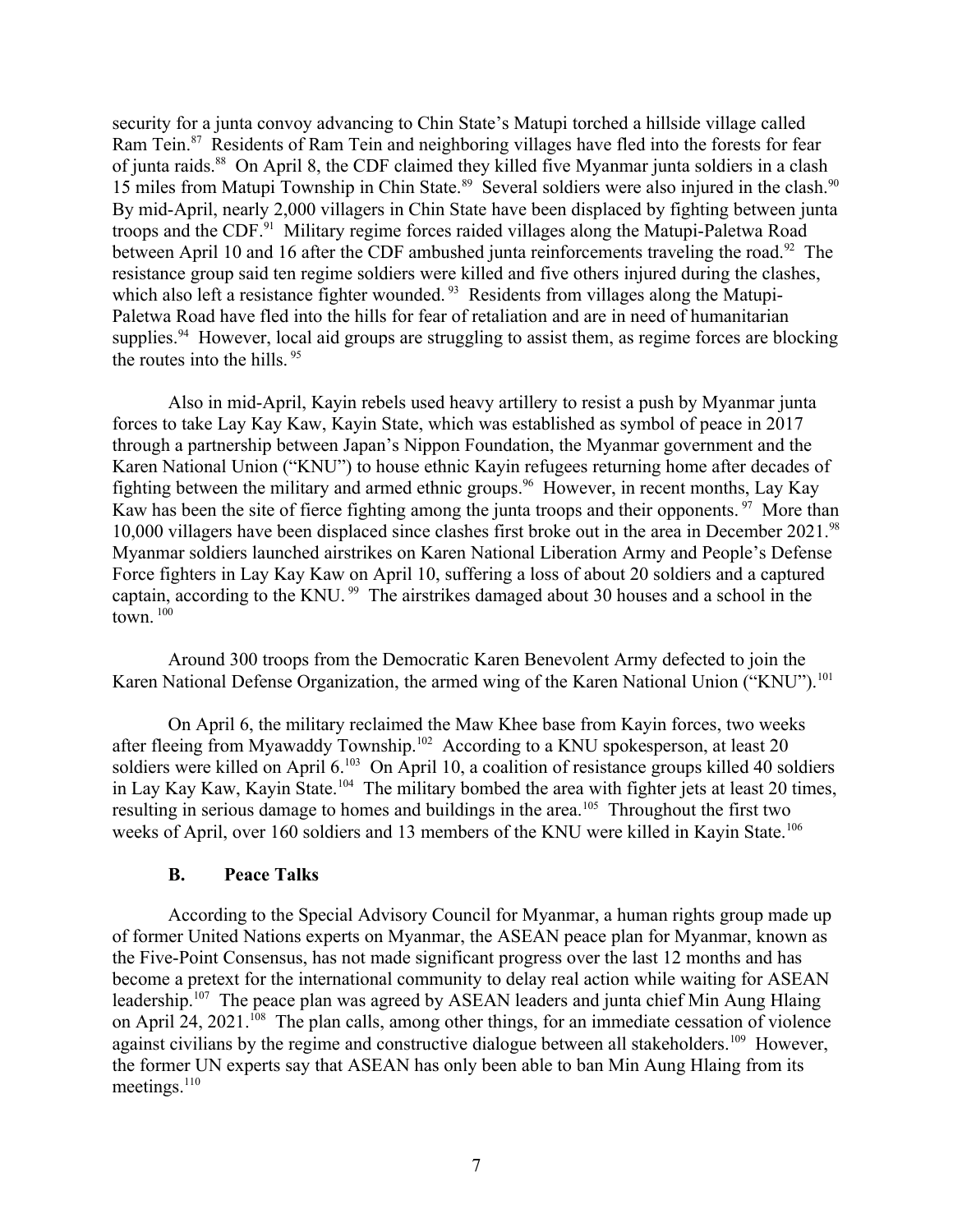Lieutenant General Yar Pyae, chairman of the regime's National Solidarity and Peace Negotiation Committee, and Shan State Progress Party ("SSPP") leaders met in Naypyitaw on March 31.<sup>[111](#page-10-5)</sup> The SSPP reports that it was told to withdraw its troops from southern Shan State and the SSPP rejected the request.<sup>[112](#page-10-6)</sup> State media reported that the regime discussed deescalation of the conflict in Shan State and urged the SSPP to cooperate in development work ahead of a general election next year.<sup>[113](#page-10-7)</sup>

<span id="page-7-4"></span><span id="page-7-3"></span><span id="page-7-2"></span><span id="page-7-1"></span><span id="page-7-0"></span>Military leader Min Aung Hlaing invited leaders of ethnic armed organizations, such as the KNU and the Kachin Independence Organization, for peace talks "to end the armed conflict."[114](#page-10-8) Few ethnic armed organizations will likely attend, as groups such as the Karenni National Progressive Party, the KNU and the Chin National Front have announced their intentions to not attend the peace talks. $115$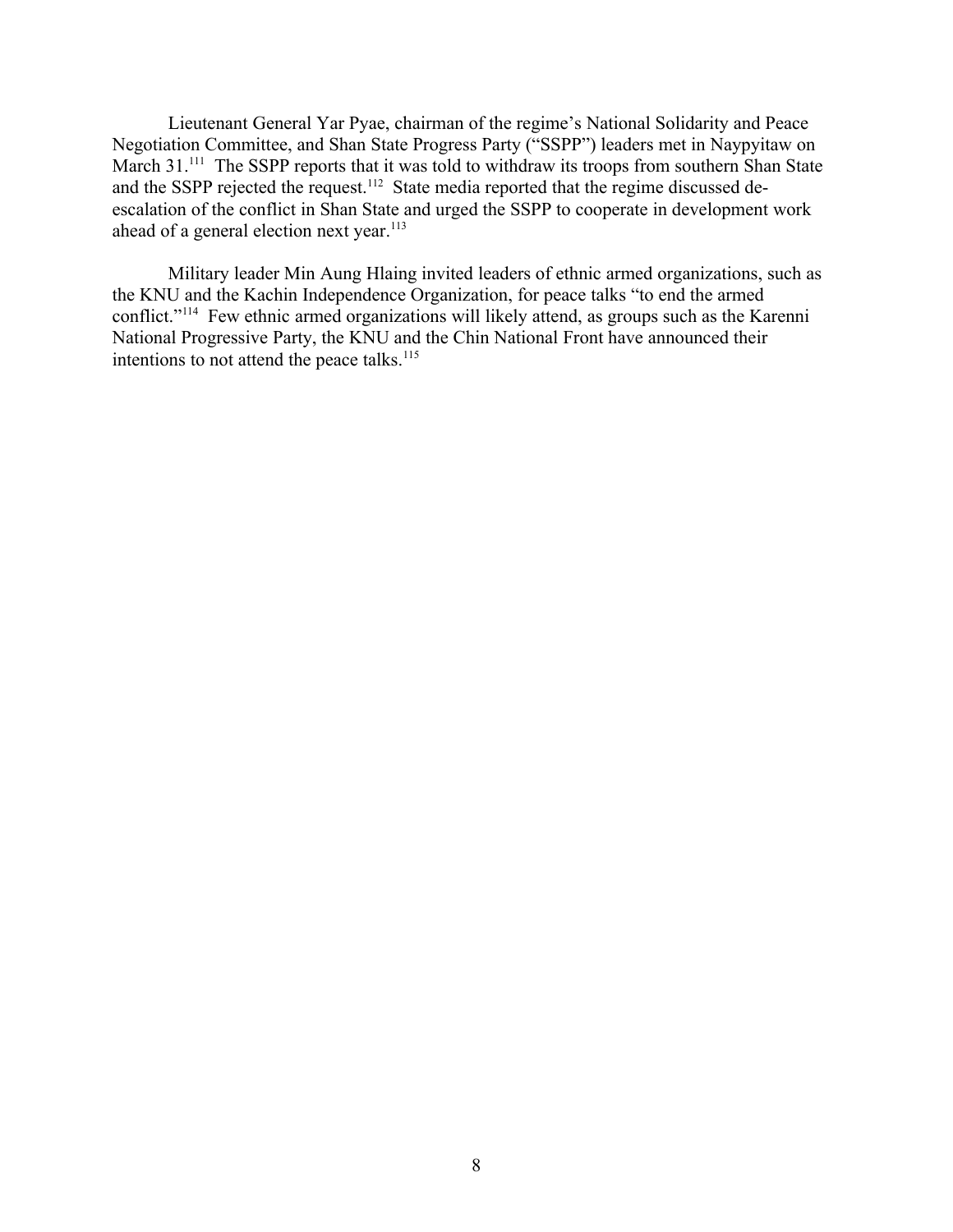<span id="page-8-2"></span><span id="page-8-1"></span><span id="page-8-0"></span>Mizzima, April 18, 2022: https://mizzima.com/article/nug-claims-control-half-country.

<span id="page-8-3"></span> The Irrawaddy, April 20, 2022: https://www.irrawaddy.com/news/burma/myanmar-junta-issues-emergency-alert-amid-resistanceattacks.html.

<span id="page-8-5"></span><span id="page-8-4"></span> Myanmar Now, April 29, 2022: https://www.myanmar-now.org/en/news/junta-to-counter-armed-resistance-with-public-militiasmyanmar-military-spokesperson-says; *see also* The Irrawaddy, April 28, 2022: https://www.irrawaddy.com/news/burma/myanmarjunta-officially-endorses-militias-to-attack-anti-regime-civilians.html.

<span id="page-8-6"></span> Myanmar Now, April 8, 2022: https://www.myanmar-now.org/en/news/national-unity-government-offers-hefty-cash-rewards-fortheft-or-sabotage-of-military-tanks.

<span id="page-8-7"></span>*Id.*

<span id="page-8-8"></span> The Irrawaddy, April 18, 2022: https://www.irrawaddy.com/news/burma/myanmar-regime-soldiers-tempted-to-defect-by-nugscash-offer.html.

<span id="page-8-9"></span> Myanmar Now, April 5, 2022: https://www.myanmar-now.org/en/news/applicants-to-myanmar-military-academy-dwindlingdefecting-officers-say.

<span id="page-8-10"></span>*Id.*

<span id="page-8-11"></span> The Irrawaddy, April 19, 2022: https://www.irrawaddy.com/news/burma/almost-2000-people-displaced-by-junta-raids-in-westernmyanmar.html.

<span id="page-8-12"></span>*Id.*

<span id="page-8-13"></span> The Irrawaddy, April 26, 2022: https://www.irrawaddy.com/news/burma/regime-soldiers-torch-nine-villages-and-kill-monk-inupper-myanmar.html.

<span id="page-8-14"></span>*Id.*

 Myanmar Now, April 27, 2022: https://www.myanmar-now.org/en/news/junta-soldiers-depopulate-11-riverside-villages-innorthern-myanmar-burning-homes-and.

<span id="page-8-15"></span> The Irrawaddy, April 19, 2022: https://www.irrawaddy.com/news/burma/resistance-groups-reports-over-30-myanmar-juntadeaths.html.

<span id="page-8-16"></span> Myanmar Now, April 26, 2022: https://www.myanmar-now.org/en/news/military-officers-among-around-20-junta-fighters-killedin-clash-in-northern-myanmar.

<span id="page-8-18"></span><span id="page-8-17"></span> The Irrawaddy, April 6, 2022: https://www.irrawaddy.com/news/burma/myanmar-junta-detains-nine-anti-coup-activists-inmandalay-raids.html.

<span id="page-8-19"></span> Myanmar Now, April 21, 2022: https://www.myanmar-now.org/en/news/three-detained-after-soldiers-ram-truck-into-yangonanti-coup-protest.

<span id="page-8-21"></span><span id="page-8-20"></span>*Id.* 

<span id="page-8-22"></span> Mizzima, April 14, 2022: https://mizzima.com/article/dry-streets-myanmar-boycotts-thingyan-water-festival-protest-junta; *see also* Mizzima, April 26, 2022: https://mizzima.com/article/junta-thingyan-flops.

<span id="page-8-24"></span><span id="page-8-23"></span>Mizzima, April 13, 2022: https://mizzima.com/article/public-boycott-thingyan-despite-myanmar-juntas-best-efforts.

<span id="page-8-25"></span>Mizzima, April 14, 2022: https://mizzima.com/article/dry-streets-myanmar-boycotts-thingyan-water-festival-protest-junta.

Mizzima, April 13, 2022: https://mizzima.com/article/public-boycott-thingyan-despite-myanmar-juntas-best-efforts.

<span id="page-8-26"></span>Mizzima, April 13, 2022: https://mizzima.com/article/five-sites-bago-including-thingyan-stages-hit-bombing-campaign.

<span id="page-8-27"></span>Mizzima, April 20, 2022: https://mizzima.com/article/juntas-thingyan-celebrations-attacked.

<span id="page-8-28"></span>*Id.*

 The Irrawaddy, April 22, 2022: https://www.irrawaddy.com/news/burma/myanmar-regime-murders-nld-officials-wife-anddumps-body-on-street.html.

<span id="page-8-30"></span><span id="page-8-29"></span> Mizzima, April 24, 2022: https://mizzima.com/article/mandalay-nld-vice-chairman-dies-hearing-his-wifes-murder-troops. *Id.*

<span id="page-8-31"></span> USAID, May 2, 2022: https://www.usaid.gov/news-information/press-releases/may-2-2022-deputy-administrator-colemantravels-south-and-southeast-asia.

<span id="page-8-33"></span><span id="page-8-32"></span>*Id*.

<span id="page-8-34"></span>*Id*.

 NDTV, April 20, 2022: https://www.ndtv.com/world-news/malaysian-detention-camps-rohingya-refugee-crisis-6-dead-hundredsof-rohingyas-flee-malaysian-detention-camp-after-riots-2902905.

<span id="page-8-36"></span><span id="page-8-35"></span>*Id*.

*Id*.

<span id="page-8-37"></span> Myanmar Now, April 27, 2022: https://www.myanmar-now.org/en/news/junta-convicts-aung-san-suu-kyi-of-accepting-bribesfrom-former-yangon-chief-minister.

<span id="page-8-38"></span>*Id.*

<span id="page-8-39"></span> The Irrawaddy, April 28, 2022: https://www.irrawaddy.com/news/burma/eu-condemns-myanmars-politically-motivated-suu-kyisentence.html.

<span id="page-8-41"></span><span id="page-8-40"></span> The Irrawaddy, April 27, 2022: https://www.irrawaddy.com/news/burma/myanmar-regime-charges-top-tycoon-withcorruption.html.

<span id="page-8-43"></span><span id="page-8-42"></span>*Id*.

<span id="page-8-44"></span>*Id*.

<span id="page-8-45"></span>*Id*.

<span id="page-8-46"></span>*Id*.

<span id="page-8-47"></span>*Id*.

*Id*.

<span id="page-8-48"></span>Mizzima, April 15, 2022: https://mizzima.com/article/myanmar-junta-rebuffs-us-killings-claim-propaganda.

*Id.*

Mizzima, April 17, 2022: https://mizzima.com/article/us-host-asean-leaders-mid-may.

 The Irrawaddy, April 25, 2022: https://www.irrawaddy.com/news/burma/aseans-myanmar-peace-plan-condemned-for-nosignificant-progress.html.

Mizzima, April 9, 2022: https://mizzima.com/article/ngo-welcomes-passage-burma-act-us-house-representatives.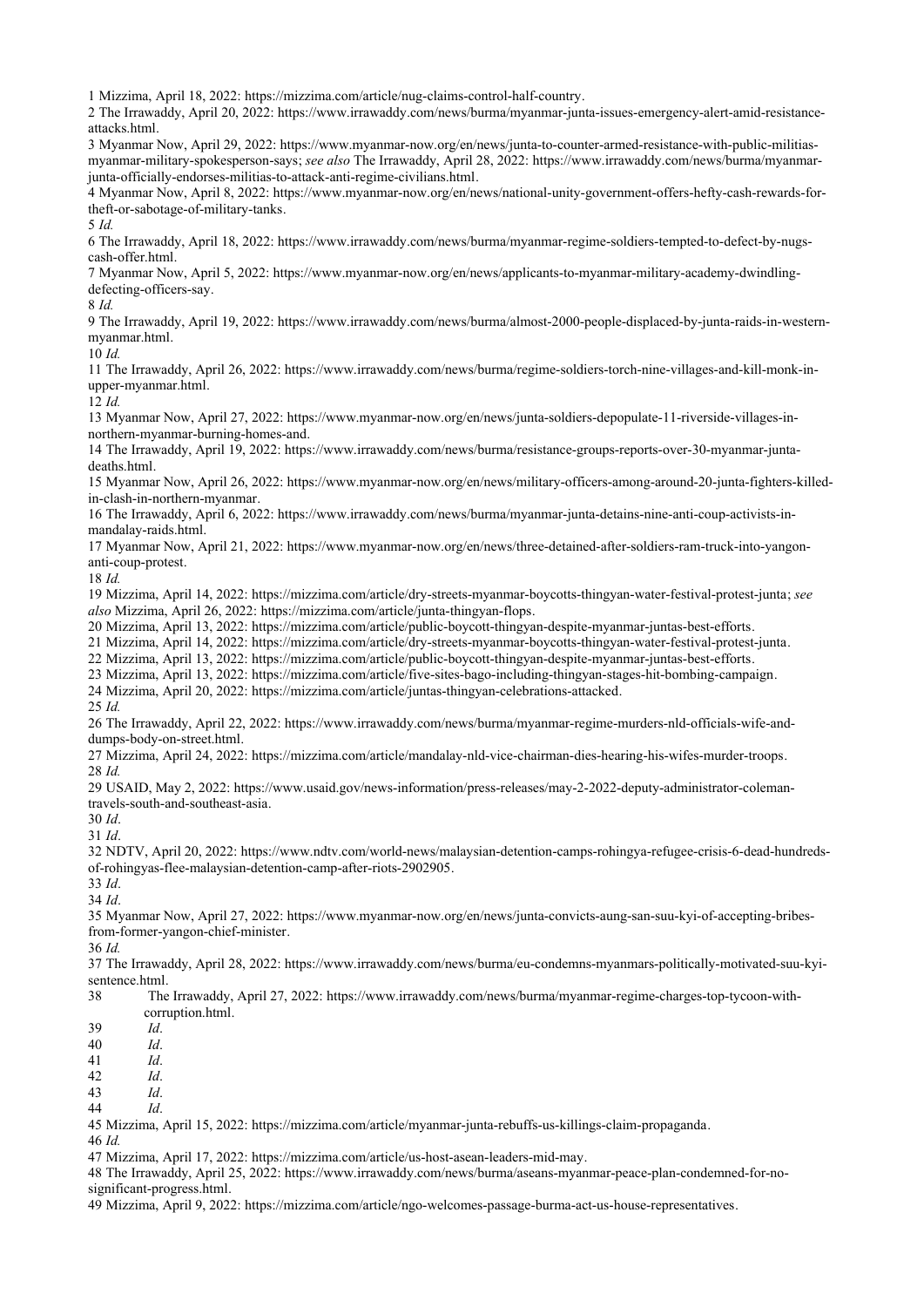<span id="page-9-4"></span><span id="page-9-3"></span><span id="page-9-2"></span><span id="page-9-1"></span><span id="page-9-0"></span>*Id.*

<span id="page-9-29"></span><span id="page-9-28"></span><span id="page-9-27"></span><span id="page-9-26"></span><span id="page-9-25"></span><span id="page-9-24"></span><span id="page-9-23"></span><span id="page-9-22"></span><span id="page-9-21"></span><span id="page-9-20"></span><span id="page-9-19"></span><span id="page-9-18"></span><span id="page-9-17"></span><span id="page-9-16"></span><span id="page-9-15"></span><span id="page-9-14"></span><span id="page-9-13"></span><span id="page-9-12"></span><span id="page-9-11"></span><span id="page-9-10"></span><span id="page-9-9"></span><span id="page-9-8"></span><span id="page-9-7"></span><span id="page-9-6"></span><span id="page-9-5"></span> Mizzima, April 24, 2022: https://mizzima.com/article/csos-meet-un-envoy-concerned-about-her-upcoming-trip-myanmar. Mizzima, April 19, 2022: https://mizzima.com/article/governments-should-not-legitimise-myanmar-junta; Mizzima, April 8, 2022: https://mizzima.com/article/australia-myanmar-junta-meeting-unacceptable-hrw. Mizzima, April 8, 2022: https://mizzima.com/article/australia-myanmar-junta-meeting-unacceptable-hrw. The Irrawaddy, April 7, 2022: https://www.irrawaddy.com/news/burma/myanmar-regime-jails-women-over-allegeddonations.html. *Id*. *Id*. *Id*. *Id*. The Irrawaddy, April 8, 2022: https://www.irrawaddy.com/news/burma/regime-transfers-political-detainees-following-uppermyanmar-prison-crackdown.html. *Id*. *Id*. *Id*. *Id*. *Id*. AFP, April 18, 2022: https://www.irrawaddy.com/news/burma/myanmar-political-prisoners-not-among-1600-freed-in-new-yearamnesty.html. The Diplomat, April 5, 2022: https://thediplomat.com/2022/04/myanmars-military-junta-tightens-control-over-foreign-currencyflows/. Bloomberg, April 21, 2022: https://www.bloomberg.com/news/articles/2022-04-21/myanmar-exempts-most-foreigners-fromcurrency-conversion-rule. The Irrawaddy, April 28, 2022: https://www.irrawaddy.com/news/burma/open-letter-warns-china-of-attacks-on-projects-inmyanmar.html. The Irrawaddy, April 30, 2022: https://www.irrawaddy.com/news/burma/thai-malaysian-firms-pull-out-of-myanmar-gasfieldproject.html *Id*. The Irrawaddy, Mar 2, 2022: https://www.irrawaddy.com/news/burma/japans-eneos-withdraws-from-myanmar-gas-project.html *Id*. The Irrawaddy, April 5, 2022: https://www.irrawaddy.com/news/burma/myanmars-junta-seizes-more-than-547-properties-of-antiregime-activists.html *Id.* Relief Web, April 6, 2022: https://reliefweb.int/sites/reliefweb.int/files/resources/Myanmar%20Emergency%20Update%20- %206%20April.pdf. *Id*. *Id*. *Id*. *Id*. *Id*. *Id*. *Id*. *Id*. *Id*. *Id*. Mizzima, April 1, 2022: https://www.mizzima.com/article/sixteen-junta-soldiers-killed-chin-states-matupi. The Irrawaddy, April 7, 2022: https://www.irrawaddy.com/news/burma/myanmar-regime-forces-torch-village-in-chin-state.html. *Id*. Mizzima, April 9, 2022: https://mizzima.com/article/resistance-group-clash-chin-state-costs-lives-five-junta-soldiers. *Id*. The Irrawaddy, April 19, 2022: https://www.irrawaddy.com/news/burma/almost-2000-people-displaced-by-junta-raids-inwestern-myanmar.html. *Id*. *Id*. *Id*. *Id*. Radio Free Asia, April 15, 2022: https://www.rfa.org/english/news/myanmar/strategic-town-04152022165754.html. *Id*. *Id*. *Id*. *Id*. The Irrawaddy, April 27, 2022: https://www.irrawaddy.com/news/burma/around-300-karen-troops-defect-from-splinter-groupto-fight-myanmar-regime.html. Myanmar Now, April 7, 2022: https://www.myanmar-now.org/en/news/myanmar-military-reclaims-control-of-maw-khee-baseseized-by-karen-forces. *Id.* Myanmar Now, April 12, 2022: https://www.myanmar-now.org/en/news/forty-junta-soldiers-killed-in-sunday-clashes-insoutheastern-myanmar.

<span id="page-9-55"></span><span id="page-9-54"></span><span id="page-9-53"></span><span id="page-9-52"></span><span id="page-9-51"></span><span id="page-9-50"></span><span id="page-9-49"></span><span id="page-9-48"></span><span id="page-9-47"></span><span id="page-9-46"></span><span id="page-9-45"></span><span id="page-9-44"></span><span id="page-9-43"></span><span id="page-9-42"></span><span id="page-9-41"></span><span id="page-9-40"></span><span id="page-9-39"></span><span id="page-9-38"></span><span id="page-9-37"></span><span id="page-9-36"></span><span id="page-9-35"></span><span id="page-9-34"></span><span id="page-9-33"></span><span id="page-9-32"></span><span id="page-9-31"></span><span id="page-9-30"></span>*Id.*